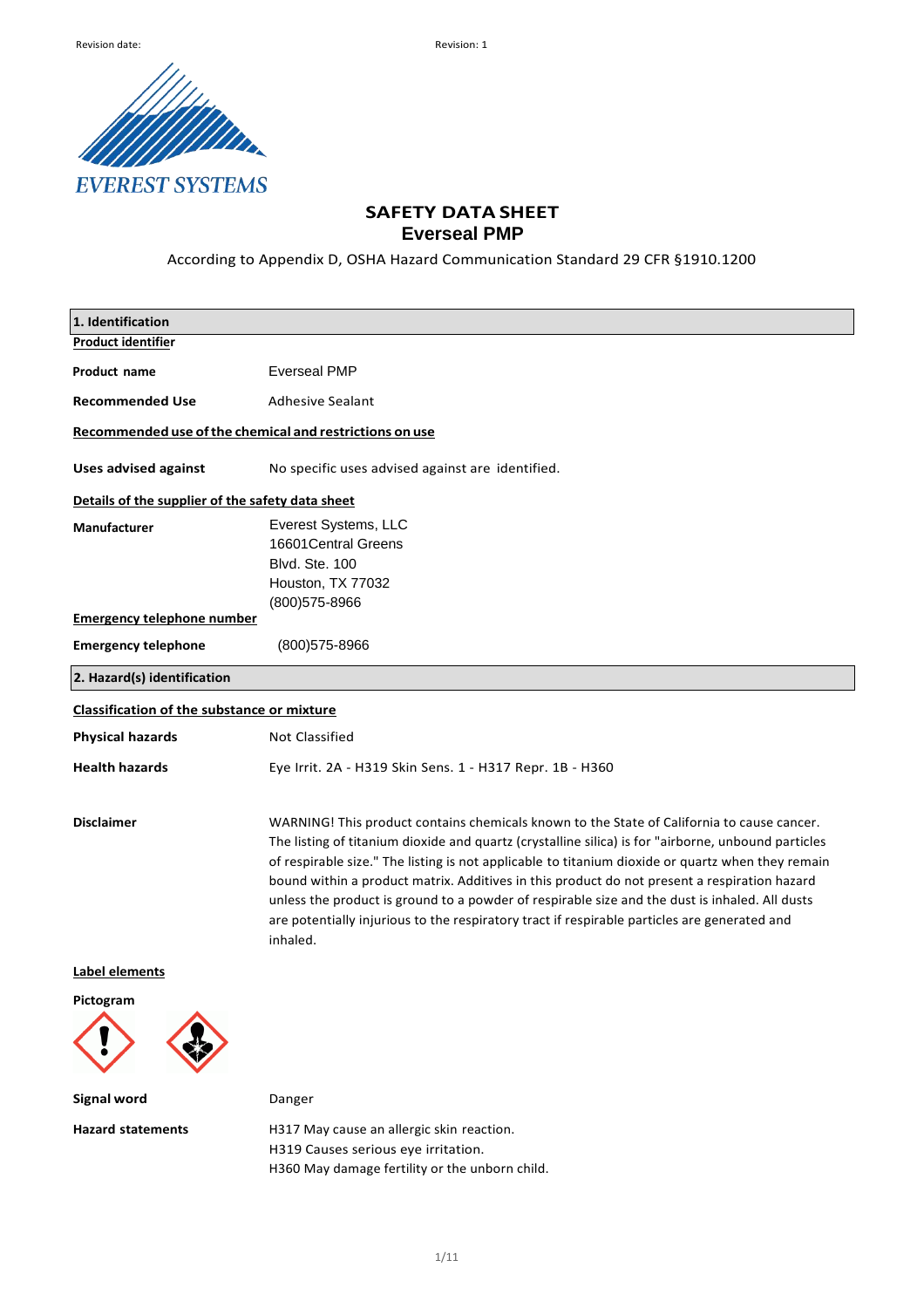| <b>Precautionary statements</b> | P201 Obtain special instructions before use.<br>P202 Do not handle until all safety precautions have been read and understood.<br>P261 Avoid breathing vapor/spray.<br>P264 Wash contaminated skin thoroughly after handling.<br>P272 Contaminated work clothing must not be allowed out of the workplace.<br>P280 Wear protective gloves/ protective clothing/ eye protection/ face protection.<br>P302+P352 If on skin: Wash with plenty of water.<br>P305+P351+P338 If in eyes: Rinse cautiously with water for several minutes. Remove contact<br>lenses, if present and easy to do. Continue rinsing.<br>P308+P313 If exposed or concerned: Get medical advice/attention.<br>P321 Specific treatment (see medical advice on this label).<br>P333+P313 If skin irritation or rash occurs: Get medical advice/attention.<br>P337+P313 If eye irritation persists: Get medical advice/attention.<br>P362+P364 Take off contaminated clothing and wash it before reuse.<br>P405 Store locked up.<br>P501 Dispose of contents/ container in accordance with national regulations. |
|---------------------------------|-----------------------------------------------------------------------------------------------------------------------------------------------------------------------------------------------------------------------------------------------------------------------------------------------------------------------------------------------------------------------------------------------------------------------------------------------------------------------------------------------------------------------------------------------------------------------------------------------------------------------------------------------------------------------------------------------------------------------------------------------------------------------------------------------------------------------------------------------------------------------------------------------------------------------------------------------------------------------------------------------------------------------------------------------------------------------------------|
| <b>Contains</b>                 | <b>Proprietary Catalyst</b>                                                                                                                                                                                                                                                                                                                                                                                                                                                                                                                                                                                                                                                                                                                                                                                                                                                                                                                                                                                                                                                       |

# **Other hazards**

This product does not contain any substances classified as PBT or vPvB.

| 3. Composition/information on ingredients |          |
|-------------------------------------------|----------|
| <b>Mixtures</b>                           |          |
| <b>Proprietary Polymer</b>                | 30-60%   |
| CAS number: Proprietary                   |          |
| Limestone                                 | 30-60%   |
| CAS number: 1317-65-3                     |          |
| <b>Titanium Dioxide</b>                   | $1 - 5%$ |
| CAS number: 13463-67-7                    |          |
| <b>Proprietary Dehydration Agent</b>      | $1 - 5%$ |
| CAS number: Proprietary                   |          |
| <b>Proprietary Catalyst</b>               | $<1\%$   |
| CAS number: 22673-19-4                    |          |
| <b>Crystalline Silica</b>                 | $<1\%$   |
| CAS number: 14808-60-7                    |          |
| <b>Amorphous Silica</b>                   | $<1\%$   |
| CAS number: 7631-86-9                     |          |

**Compositioncomments** Exact concentrations and chemical identities of ingredients not listed above are either classified as non-hazardous or are withheld as a trade secret as covered by OSHA's Hazard Communication Standard, 29 CFR 1910.1200(i).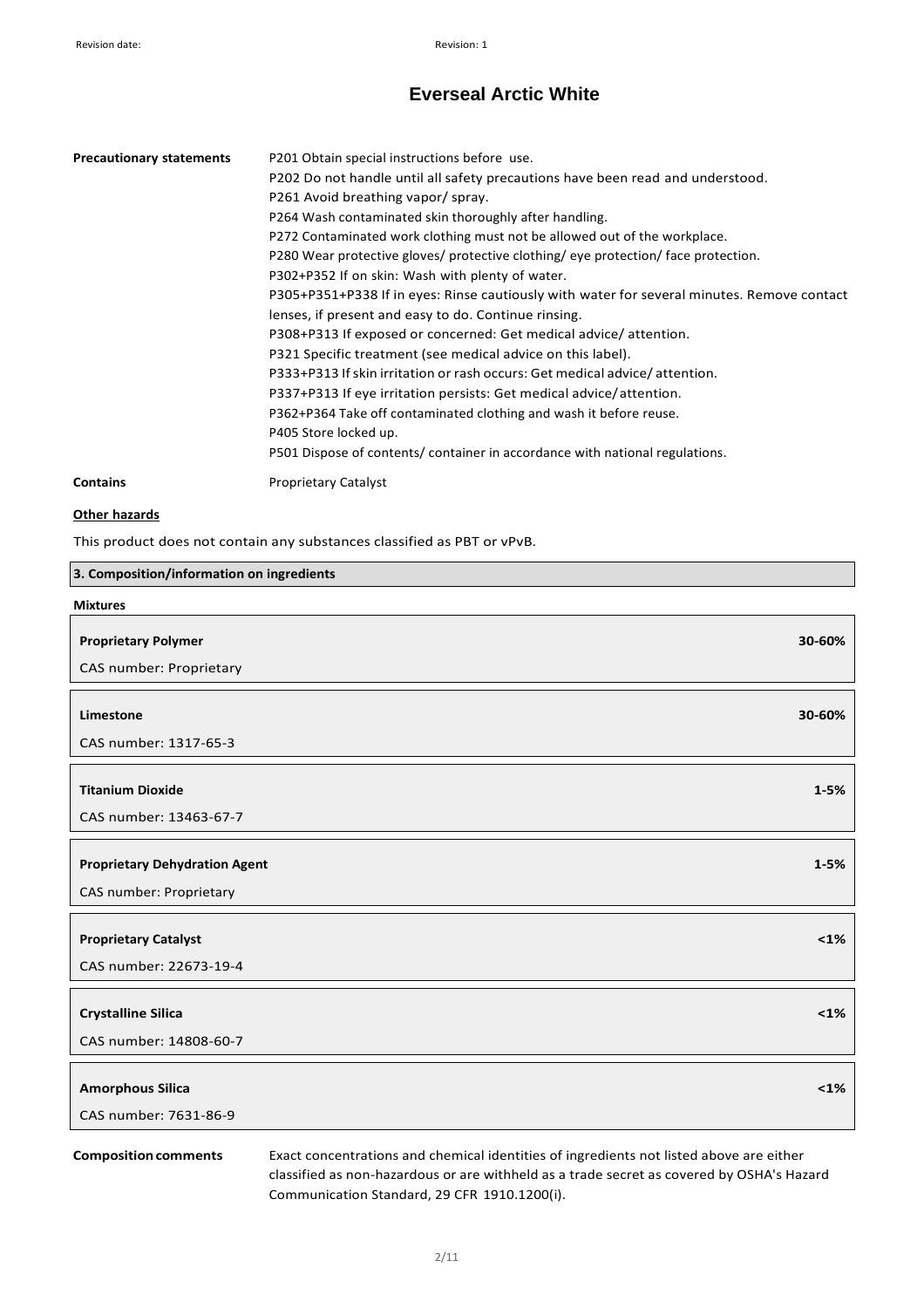# **4. First-aid measures**

| <b>Description of first aid measures</b>              |                                                                                                                                                                                                                                                                                                                                                                                                                                                                                                                                                                                                                                                                                                           |
|-------------------------------------------------------|-----------------------------------------------------------------------------------------------------------------------------------------------------------------------------------------------------------------------------------------------------------------------------------------------------------------------------------------------------------------------------------------------------------------------------------------------------------------------------------------------------------------------------------------------------------------------------------------------------------------------------------------------------------------------------------------------------------|
| <b>General information</b>                            | Get medical attention if any discomfort continues. Show this Safety Data Sheet to the medical<br>personnel.                                                                                                                                                                                                                                                                                                                                                                                                                                                                                                                                                                                               |
| <b>Inhalation</b>                                     | Move affected person to fresh air and keep warm and at rest in a position comfortable for<br>breathing. Loosen tight clothing such as collar, tie or belt. Get medical attention if symptoms<br>are severe or persist.                                                                                                                                                                                                                                                                                                                                                                                                                                                                                    |
| Ingestion                                             | Rinse mouth thoroughly with water. Get medical advice/attention if you feel unwell. Do not<br>induce vomiting unless under the direction of medical personnel.                                                                                                                                                                                                                                                                                                                                                                                                                                                                                                                                            |
| <b>Skin Contact</b>                                   | Rinse with water.                                                                                                                                                                                                                                                                                                                                                                                                                                                                                                                                                                                                                                                                                         |
| Eye contact                                           | Rinse with water. Do not rub eye. Remove any contact lenses and open eyelids wide apart.<br>Get medical attention if any discomfort continues.                                                                                                                                                                                                                                                                                                                                                                                                                                                                                                                                                            |
| <b>Protection of first aiders</b>                     | First aid personnel should wear appropriate protective equipment during any rescue.                                                                                                                                                                                                                                                                                                                                                                                                                                                                                                                                                                                                                       |
|                                                       | Most important symptoms and effects, both acute and delayed                                                                                                                                                                                                                                                                                                                                                                                                                                                                                                                                                                                                                                               |
| <b>General information</b>                            | The severity of the symptoms described will vary dependent on the concentration and the<br>length of exposure.                                                                                                                                                                                                                                                                                                                                                                                                                                                                                                                                                                                            |
| <b>Inhalation</b>                                     | Prolonged or repeated exposure may cause the following adverse effects: May cause cancer.                                                                                                                                                                                                                                                                                                                                                                                                                                                                                                                                                                                                                 |
| Ingestion                                             | Prolonged or repeated exposure may cause the following adverse effects: May cause cancer.                                                                                                                                                                                                                                                                                                                                                                                                                                                                                                                                                                                                                 |
| Skin contact                                          | Prolonged or repeated exposure may cause the following adverse effects: May cause cancer.                                                                                                                                                                                                                                                                                                                                                                                                                                                                                                                                                                                                                 |
| Eye contact                                           | Irritating to eyes.                                                                                                                                                                                                                                                                                                                                                                                                                                                                                                                                                                                                                                                                                       |
|                                                       | Indication of immediate medical attention and special treatment needed                                                                                                                                                                                                                                                                                                                                                                                                                                                                                                                                                                                                                                    |
| Notes for the doctor                                  | Treat symptomatically.                                                                                                                                                                                                                                                                                                                                                                                                                                                                                                                                                                                                                                                                                    |
| 5. Fire-fighting measures                             |                                                                                                                                                                                                                                                                                                                                                                                                                                                                                                                                                                                                                                                                                                           |
| <b>Extinguishing media</b>                            |                                                                                                                                                                                                                                                                                                                                                                                                                                                                                                                                                                                                                                                                                                           |
| Suitable extinguishing media                          | The product is not flammable. Extinguish with alcohol-resistant foam, carbon dioxide, dry<br>powder or water fog. Use fire-extinguishing media suitable for the surrounding fire.                                                                                                                                                                                                                                                                                                                                                                                                                                                                                                                         |
| <b>Unsuitable extinguishing</b><br>media              | Do not use water jet as an extinguisher, as this will spread the fire.                                                                                                                                                                                                                                                                                                                                                                                                                                                                                                                                                                                                                                    |
| Special hazards arising from the substance or mixture |                                                                                                                                                                                                                                                                                                                                                                                                                                                                                                                                                                                                                                                                                                           |
| <b>Specific hazards</b>                               | Containers can burst or explode when heated, due to excessive pressure build up                                                                                                                                                                                                                                                                                                                                                                                                                                                                                                                                                                                                                           |
| <b>Hazardous combustion</b><br>products               | Thermal decomposition or combustion products may include the following substances:<br>Harmful gases or vapors.                                                                                                                                                                                                                                                                                                                                                                                                                                                                                                                                                                                            |
| <b>Advice for firefighters</b>                        |                                                                                                                                                                                                                                                                                                                                                                                                                                                                                                                                                                                                                                                                                                           |
| <b>Protective actions during</b><br>firefighting      | Avoid breathing fire gases or vapors. Evacuate area. Keep upwind to avoid inhalation of<br>gases, vapors, fumes and smoke. Ventilate closed spaces before entering them. Cool<br>containers exposed to heat with water spray and remove them from the fire area if it can be<br>done without risk. Cool containers exposed to flames with water until well after the fire is out.<br>If a leak or spill has not ignited, use water spray to disperse vapors and protect men stopping<br>the leak. Avoid discharge to the aquatic environment. Control run-off water by containing and<br>keeping it out of sewers and watercourses. If risk of water pollution occurs, notify appropriate<br>authorities. |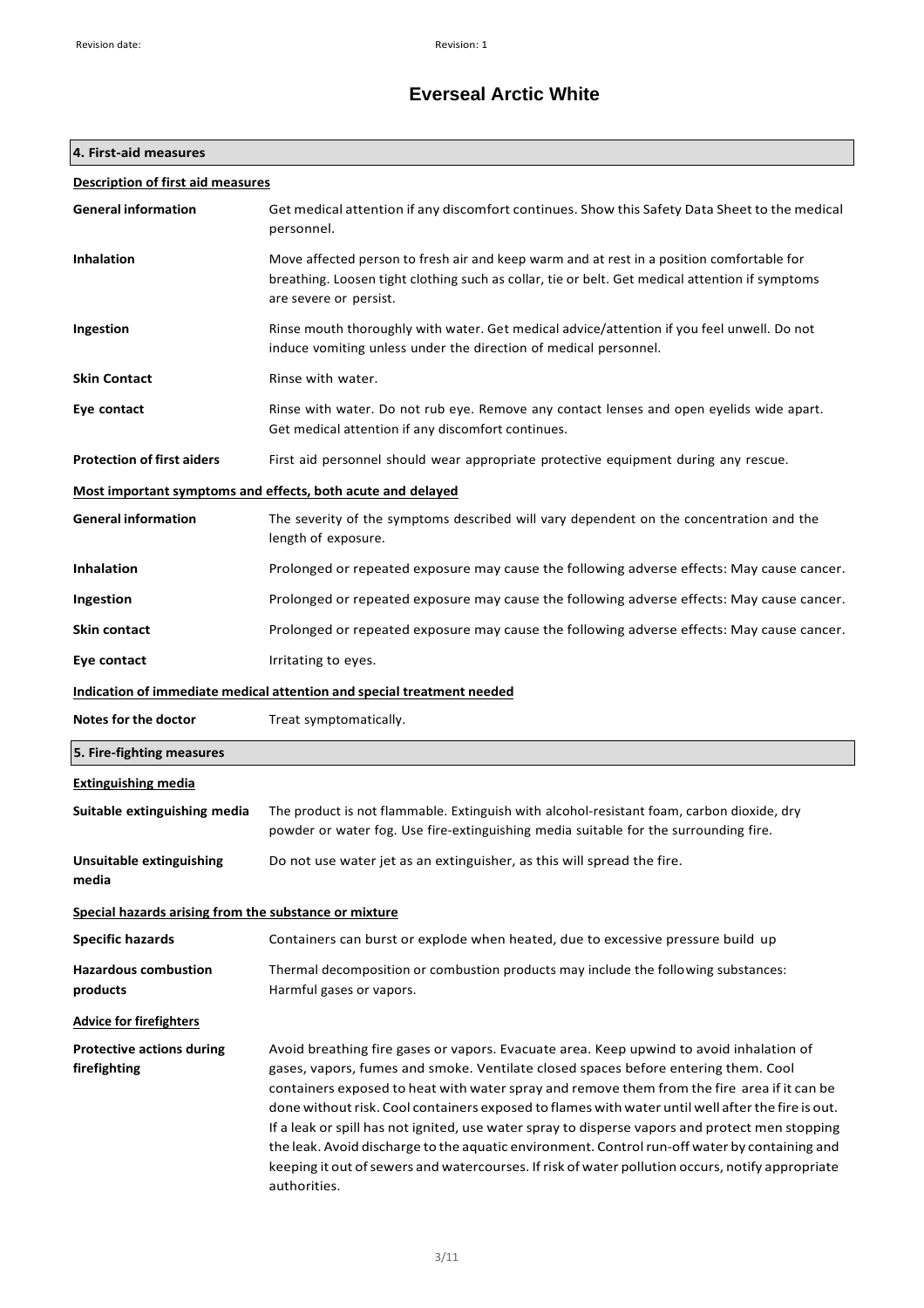| Special protective equipment<br>for firefighters             | Wear positive-pressure self-contained breathing apparatus (SCBA) and appropriate protective<br>clothing. Standard Firefighter's clothing including helmets, protective boots and gloves will<br>provide a basic level of protection for chemical incidents.                                                                                                                                                                                                                                                                                                                                                                                                                                                                                |
|--------------------------------------------------------------|--------------------------------------------------------------------------------------------------------------------------------------------------------------------------------------------------------------------------------------------------------------------------------------------------------------------------------------------------------------------------------------------------------------------------------------------------------------------------------------------------------------------------------------------------------------------------------------------------------------------------------------------------------------------------------------------------------------------------------------------|
| 6. Accidental release measures                               |                                                                                                                                                                                                                                                                                                                                                                                                                                                                                                                                                                                                                                                                                                                                            |
|                                                              | Personal precautions, protective equipment and emergency procedures                                                                                                                                                                                                                                                                                                                                                                                                                                                                                                                                                                                                                                                                        |
| <b>Personal precautions</b>                                  | Wear protective clothing as described in Section 8 of this safety data sheet. No action shall be<br>taken without appropriate training or involving any personal risk. Do not touch or walk into<br>spilled material.                                                                                                                                                                                                                                                                                                                                                                                                                                                                                                                      |
| <b>Environmental precautions</b>                             |                                                                                                                                                                                                                                                                                                                                                                                                                                                                                                                                                                                                                                                                                                                                            |
| <b>Environmental precautions</b>                             | Avoid discharge into drains or watercourses or onto the ground. Avoid discharge to the<br>aquatic environment.                                                                                                                                                                                                                                                                                                                                                                                                                                                                                                                                                                                                                             |
| Methods and material for containment and cleaning up         |                                                                                                                                                                                                                                                                                                                                                                                                                                                                                                                                                                                                                                                                                                                                            |
| <b>Methods for cleaning up</b>                               | Wear protective clothing as described in Section 8 of this safety data sheet. Clear up spills<br>immediately and dispose of waste safely. Small Spillages: Collect spillage. Large Spillages:<br>Absorb spillage with non-combustible, absorbent material. The contaminated absorbent may<br>pose the same hazard as the spilled material. Collect and place in suitable waste disposal<br>containers and seal securely. Label the containers containing waste and contaminated<br>materials and remove from the area as soon as possible. Flush contaminated area with plenty<br>of water. Wash thoroughly after dealing with a spillage. Dangerous for the environment. Do<br>not empty into drains. For waste disposal, see Section 13. |
| <b>Reference to other sections</b>                           | For personal protection, see Section 8. See Section 11 for additional information on health<br>hazards. See Section 12 for additional information on ecological hazards. For waste disposal,<br>see Section 13.                                                                                                                                                                                                                                                                                                                                                                                                                                                                                                                            |
| 7. Handling and storage                                      |                                                                                                                                                                                                                                                                                                                                                                                                                                                                                                                                                                                                                                                                                                                                            |
| <b>Precautions for safe handling</b>                         |                                                                                                                                                                                                                                                                                                                                                                                                                                                                                                                                                                                                                                                                                                                                            |
| <b>Usage precautions</b>                                     | Read and follow manufacturer's recommendations. Wear protective clothing as described in<br>Section 8 of this safety data sheet. Keep away from food, drink and animal feeding stuffs.<br>Handle all packages and containers carefully to minimize spills. Keep container tightly sealed<br>when not in use. Avoid the formation of mists. May cause cancer. Avoid discharge to the<br>aquatic environment. Do not handle until all safety precautions have been read and<br>understood. Do not handle broken packages without protective equipment. Do not reuse<br>empty containers.                                                                                                                                                     |
| Advice on general<br>occupational hygiene                    | Wash promptly if skin becomes contaminated. Take off contaminated clothing and wash<br>before reuse. Wash contaminated clothing before reuse.                                                                                                                                                                                                                                                                                                                                                                                                                                                                                                                                                                                              |
| Conditions for safe storage, including any incompatibilities |                                                                                                                                                                                                                                                                                                                                                                                                                                                                                                                                                                                                                                                                                                                                            |
| <b>Storage precautions</b>                                   | Store away from incompatible materials (see Section 10). Store locked up. Keep only in the<br>original container. Keep container tightly closed, in a cool, well ventilated place. Keep<br>containers upright. Protect containers from damage.                                                                                                                                                                                                                                                                                                                                                                                                                                                                                             |
| <b>Storage class</b>                                         | Miscellaneous hazardous material storage.                                                                                                                                                                                                                                                                                                                                                                                                                                                                                                                                                                                                                                                                                                  |
| <b>Specific end uses(s)</b>                                  |                                                                                                                                                                                                                                                                                                                                                                                                                                                                                                                                                                                                                                                                                                                                            |
| Specific end use(s)                                          | The identified uses for this product are detailed in Section 1.                                                                                                                                                                                                                                                                                                                                                                                                                                                                                                                                                                                                                                                                            |
| 8. Exposure Controls/personal protection                     |                                                                                                                                                                                                                                                                                                                                                                                                                                                                                                                                                                                                                                                                                                                                            |
| <b>Control parameters</b>                                    |                                                                                                                                                                                                                                                                                                                                                                                                                                                                                                                                                                                                                                                                                                                                            |

# **Occupational exposure limits**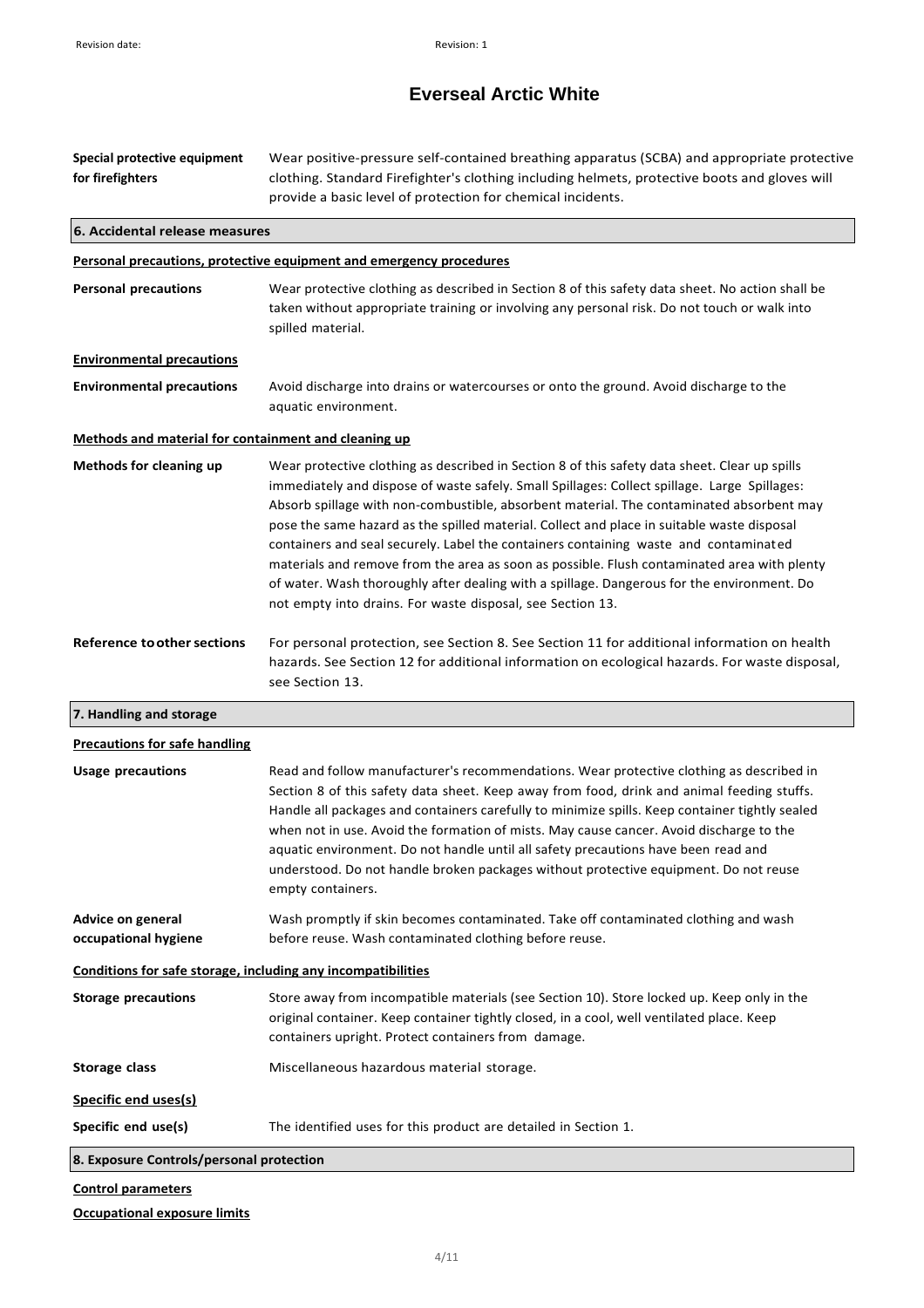# **Proprietary Polymer**

Long-term exposure limit (8-hour TWA): ACGIH 50 ppm Long-term exposure limit (8-hour TWA): OSHA 500 ppm 1800 mg/m<sup>3</sup>

## **Limestone**

Long-term exposure limit (8-hour TWA): OSHA 5 mg/m<sup>3</sup> respirable fraction Long-term exposure limit (8-hour TWA): OSHA 5 mg/m<sup>3</sup> respirable fraction Long-term exposure limit (8-hour TWA): OSHA 5 mg/m<sup>3</sup> respirable fraction Long-term exposure limit (8-hour TWA): OSHA 15 mg/m<sup>3</sup> total dust Long-term exposure limit (8-hour TWA): OSHA15 mg/m<sup>3</sup> total dust Long-term exposure limit (8-hour TWA): OSHA15 mg/m<sup>3</sup> total dust

## **Titanium Dioxide**

Long-term exposure limit (8-hour TWA): ACGIH 10 mg/m<sup>3</sup> A4

Long-term exposure limit (8-hour TWA): OSHA15 mg/m<sup>3</sup> total dust

## **Proprietary Catalyst**

Long-term exposure limit (8-hour TWA): ACGIH 0.1 mg/m<sup>3</sup> Short-term exposure limit (15-minute): ACGIH 0.2 mg/m<sup>3</sup> Long-term exposure limit (8-hour TWA): OSHA 0.1 mg/m<sup>3</sup>

## **Crystalline Silica**

Long-term exposure limit (8-hour TWA): OSHA0.05 mg/m<sup>3</sup> respirable dust Long-term exposure limit (8-hour TWA): ACGIH0.025 mg/m<sup>3</sup> respirable fraction  $A<sub>2</sub>$ 

ACGIH = American Conference of Governmental Industrial Hygienists. OSHA = Occupational Safety and Health Administration. A4 = Not Classifiable as a Human Carcinogen. A2 = Suspected Human Carcinogen.

## **Proprietary Polymer**

| Immediate danger tolife | 1100 ppm |
|-------------------------|----------|
| and health              |          |

## **Titanium Dioxide (CAS: 13463-67-7)**

**Immediate danger tolife and health** 5000 mg/m³

**Crystalline Silica (CAS: 14808-60-7)**

**Immediate danger tolife and health** 25 mg/m<sup>3</sup> 50 mg/m<sup>3</sup>

## **Amorphous Silica (CAS: 7631-86-9)**

**Immediate danger to life and health** 3000 mg/ $m^3$ 

#### **Exposure controls**

#### **Protective equipment**

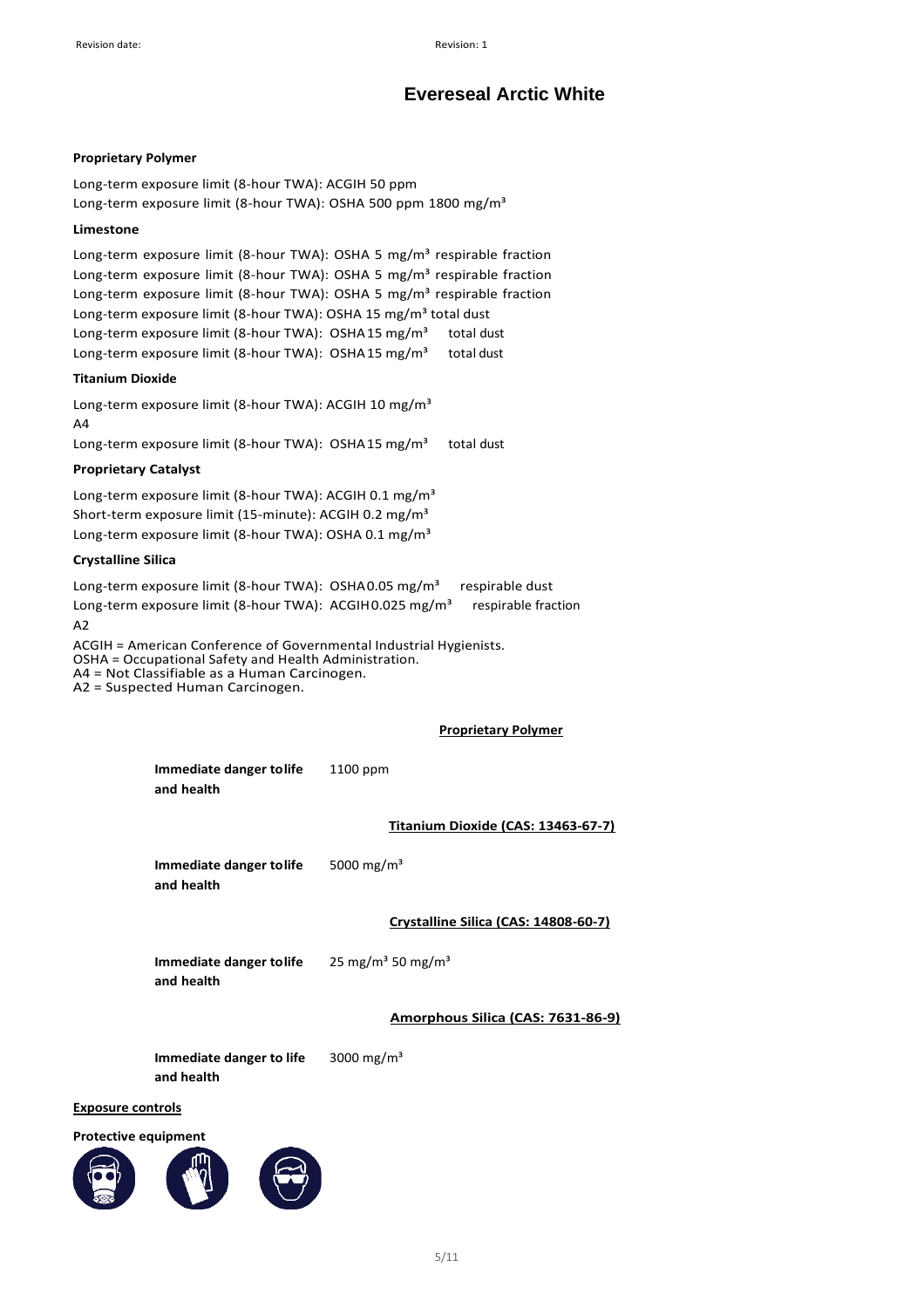| <b>Appropriate engineering</b><br>controls | Provide adequate general and local exhaust ventilation. Ensure the ventilation system is<br>regularly maintained and tested. Good general ventilation should be adequate to control<br>worker exposure to airborne contaminants. Observe any occupational exposure limits for the<br>product or ingredients.                                                                                                                                                                                                                                                                                                   |
|--------------------------------------------|----------------------------------------------------------------------------------------------------------------------------------------------------------------------------------------------------------------------------------------------------------------------------------------------------------------------------------------------------------------------------------------------------------------------------------------------------------------------------------------------------------------------------------------------------------------------------------------------------------------|
| <b>Eye/face protection</b>                 | Wear tight-fitting, chemical splash goggles or face shield. If inhalation hazards exist, a full-<br>face respirator may be required instead.                                                                                                                                                                                                                                                                                                                                                                                                                                                                   |
| <b>Hand protection</b>                     | Wear protective gloves. The most suitable glove should be chosen in consultation with the<br>glove supplier/manufacturer, who can provide information about the breakthrough time of the<br>glove material. To protect hands from chemicals, gloves should comply with OSHA 1910.138<br>and be demonstrated to be impervious to the chemical and resist degradation. Considering<br>the data specified by the glove manufacturer, check during use that the gloves are retaining<br>their protective properties and change them as soon as any deterioration is detected.<br>Frequent changes are recommended. |
| Other skin and body<br>protection          | Wear appropriate clothing to prevent any possibility of skin contact.                                                                                                                                                                                                                                                                                                                                                                                                                                                                                                                                          |
| <b>Hygiene measures</b>                    | Wash after use and before eating, smoking and using the toilet. Do not eat, drink or smoke<br>when using this product.                                                                                                                                                                                                                                                                                                                                                                                                                                                                                         |
| <b>Respiratory protection</b>              | Ensure all respiratory protective equipment is suitable for its intended use and is NIOSH<br>approved. Check that the respirator fits tightly and the filter is changed regularly. Gas and<br>combination filter cartridges should comply with OSHA 1910.134. Full face mask respirators<br>with replaceable filter cartridges should comply with OSHA 1910.134. Half mask and quarter<br>mask respirators with replaceable filter cartridges should comply with OSHA 1910.134.                                                                                                                                |
| <b>Environmental exposure</b><br>controls  | Keep container tightly sealed when not in use. Emissions from ventilation or work process<br>equipment should be checked to ensure they comply with the requirements of environmental<br>protection legislation. In some cases, fume scrubbers, filters or engineering modifications to<br>the process equipment will be necessary to reduce emissions to acceptable levels.                                                                                                                                                                                                                                   |

# **9. Physical and Chemical Properties**

# **Information on basic physical and chemical properties**

| Appearance                                      | Paste.          |
|-------------------------------------------------|-----------------|
| Odor                                            | Characteristic. |
| <b>Odor threshold</b>                           | Not applicable. |
| рH                                              | Not applicable. |
| <b>Melting point</b>                            | Not applicable. |
| Initial boiling point and range Not applicable. |                 |
| <b>Flash point</b>                              | Not applicable. |
| <b>Evaporation rate</b>                         | Not applicable. |
| <b>Evaporation factor</b>                       | Not applicable. |
| Flammability (solid, gas)                       | Not applicable. |
| Upper/lower flammability or<br>explosive limits | Not applicable. |
| <b>Other flammability</b>                       | Not applicable. |
| Vapor pressure                                  | Not applicable. |
| Vapor density                                   | Not applicable. |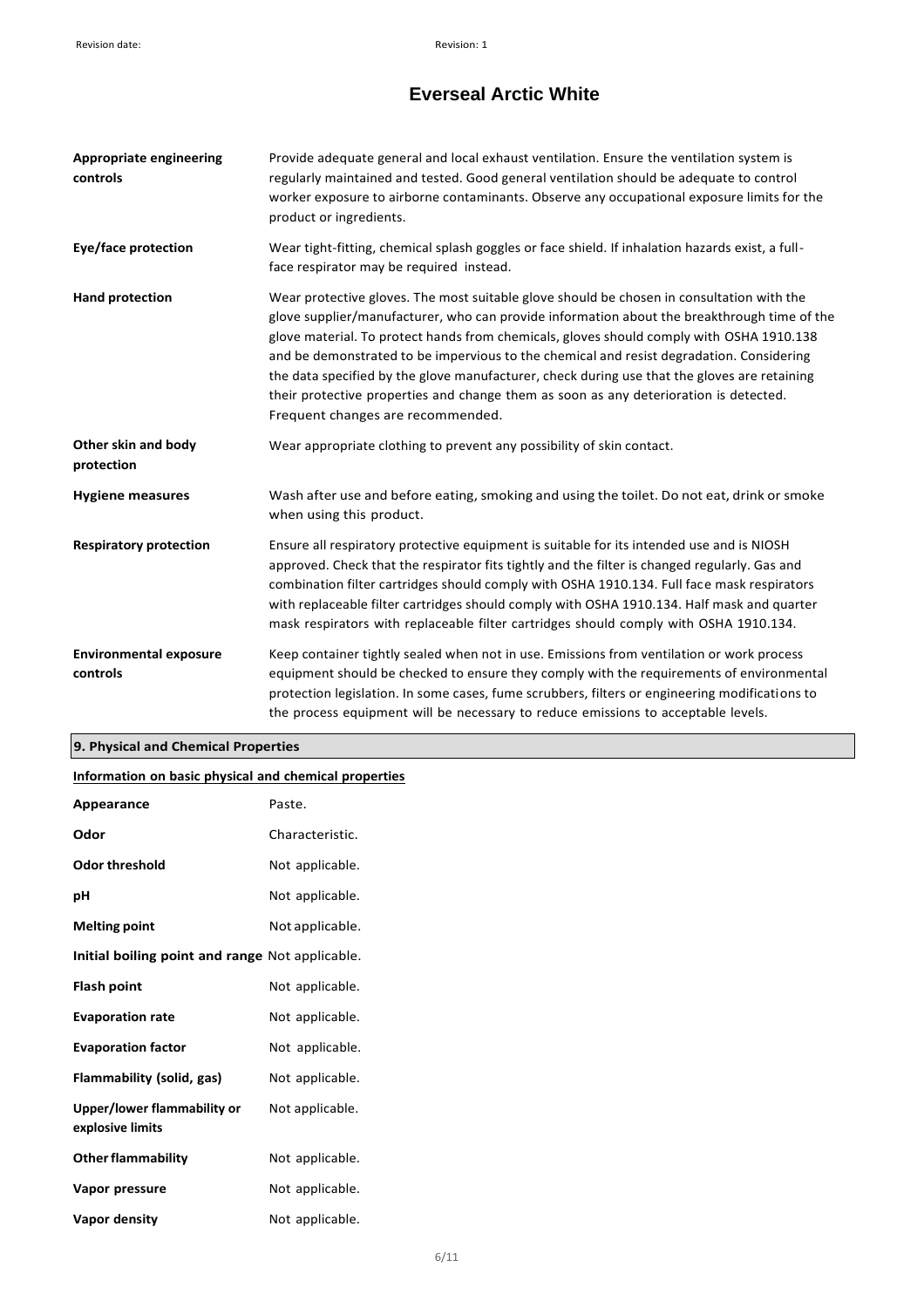| <b>Relative density</b>                                                                       | Not applicable.                                                                                                                                                        |
|-----------------------------------------------------------------------------------------------|------------------------------------------------------------------------------------------------------------------------------------------------------------------------|
| <b>Bulk density</b>                                                                           | Not applicable.                                                                                                                                                        |
| Solubility(ies)                                                                               | Not applicable.                                                                                                                                                        |
| <b>Partition coefficient</b>                                                                  | Not applicable.                                                                                                                                                        |
| Auto-ignition temperature                                                                     | Not applicable.                                                                                                                                                        |
| <b>Decomposition Temperature</b>                                                              | Not applicable.                                                                                                                                                        |
| <b>Viscosity</b>                                                                              | Contact the manufacturer                                                                                                                                               |
| VOC's                                                                                         |                                                                                                                                                                        |
| 10. Stability and reactivity                                                                  |                                                                                                                                                                        |
| Reactivity                                                                                    | See the other subsections of this section for further details.                                                                                                         |
| <b>Stability</b>                                                                              | Stable at normal ambient temperatures and when used as recommended. Stable under the<br>prescribed storage conditions.                                                 |
| <b>Possibility of hazardous</b><br>reactions                                                  | No potentially hazardous reactions known.                                                                                                                              |
| <b>Conditions to avoid</b>                                                                    | There are no known conditions that are likely to result in a hazardous situation.                                                                                      |
| <b>Materials to avoid</b>                                                                     | No specific material or group of materials is likely to react with the product to produce a<br>hazardous situation.                                                    |
| <b>Hazardous decomposition</b><br>products                                                    | Does not decompose when used and stored as recommended. Thermal decomposition or<br>combustion products may include the following substances: Harmful gases or vapors. |
| 11. Toxicological information                                                                 |                                                                                                                                                                        |
| Information on toxicological effects                                                          |                                                                                                                                                                        |
|                                                                                               |                                                                                                                                                                        |
| <b>Acute toxicity - oral</b><br>Notes (oral LD <sub>50</sub> )                                | Based on available data the classification criteria are not met.                                                                                                       |
| Acute toxicity - dermal<br>Notes (dermal LD <sub>50</sub> )                                   | Based on available data the classification criteria are not met.                                                                                                       |
| <b>Acute toxicity - inhalation</b><br>Notes (inhalation LC <sub>50</sub> )                    | Based on available data the classification criteria are not met.                                                                                                       |
| ATE inhalation (vapours mg/l) 1,100.0                                                         |                                                                                                                                                                        |
| <b>Skin corrosion/irritation</b><br>Animal data                                               | Based on available data the classification criteria are not met.                                                                                                       |
| Serious eye damage/irritation<br>Serious eye damage/irritation Causes serious eye irritation. |                                                                                                                                                                        |
| <b>Respiratory sensitization</b><br><b>Respiratory sensitization</b>                          | Based on available data the classification criteria are not met.                                                                                                       |
| <b>Skin sensitization</b><br><b>Skin sensitization</b>                                        | Based on available data the classification criteria are not met.                                                                                                       |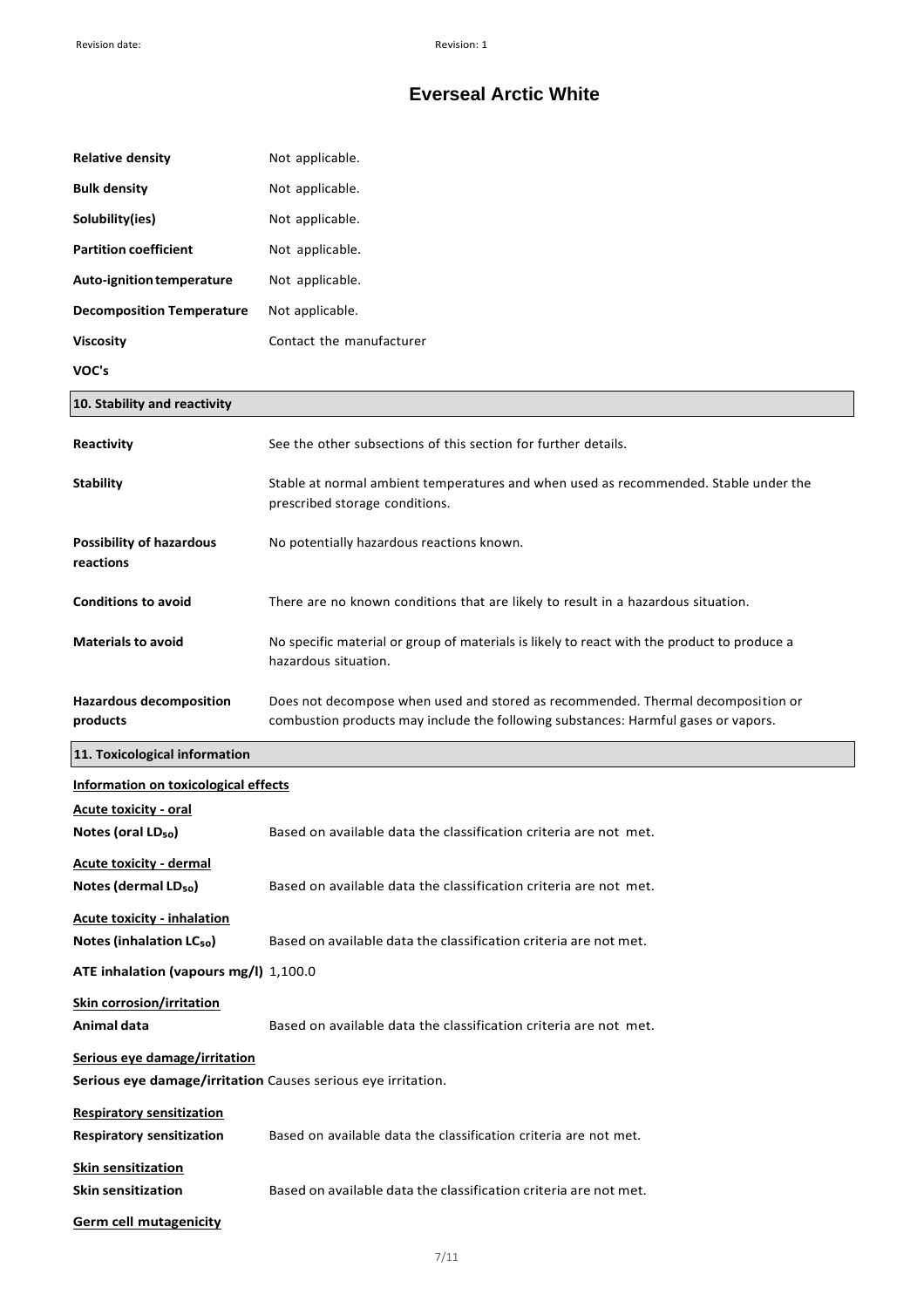| Genotoxicity - in vitro                                                      | Based on available data the classification criteria are not met.                                                                                                                                                      |  |
|------------------------------------------------------------------------------|-----------------------------------------------------------------------------------------------------------------------------------------------------------------------------------------------------------------------|--|
| <b>Carcinogenicity</b><br>Carcinogenicity                                    | Contains a substance which may cause cancer by inhalation.                                                                                                                                                            |  |
| <b>IARC carcinogenicity</b>                                                  | Contains a substance/a group of substances which may cause cancer. IARC Group 1<br>Carcinogenic to humans.                                                                                                            |  |
| <b>Reproductive toxicity</b>                                                 |                                                                                                                                                                                                                       |  |
|                                                                              | Reproductive toxicity - fertility Based on available data the classification criteria are not met.                                                                                                                    |  |
| <b>Reproductive toxicity -</b><br>development                                | Based on available data the classification criteria are not met.                                                                                                                                                      |  |
| Specific target organ toxicity - single exposure                             |                                                                                                                                                                                                                       |  |
| STOT - single exposure                                                       | Not classified as a specific target organ toxicant after a single exposure.                                                                                                                                           |  |
| Specific target organ toxicity - repeated exposure                           |                                                                                                                                                                                                                       |  |
| STOT - repeated exposure                                                     | Not classified as a specific target organ toxicant after repeated exposure.                                                                                                                                           |  |
| <b>Aspiration hazard</b><br><b>Aspiration hazard</b>                         | Based on available data the classification criteria are not met.                                                                                                                                                      |  |
| <b>General information</b>                                                   | May cause cancer after repeated exposure. Risk of cancer depends on duration and level of<br>exposure. The severity of the symptoms described will vary dependent on the concentration<br>and the length of exposure. |  |
| <b>Inhalation</b>                                                            | No specific symptoms known.                                                                                                                                                                                           |  |
| Ingestion                                                                    | No specific symptoms known.                                                                                                                                                                                           |  |
| <b>Skin Contact</b>                                                          | No specific symptoms known.                                                                                                                                                                                           |  |
| Eye contact                                                                  | Irritating to eyes.                                                                                                                                                                                                   |  |
| Route of entry                                                               | Ingestion Inhalation Skin and/or eye contact                                                                                                                                                                          |  |
| <b>Target Organs</b>                                                         | No specific target organs known.                                                                                                                                                                                      |  |
| 12. Ecological Information                                                   |                                                                                                                                                                                                                       |  |
| <b>Toxicity</b>                                                              | Aquatic Chronic 3 - H412 Harmful to aquatic life with long lasting effects.                                                                                                                                           |  |
| Persistence and degradability                                                |                                                                                                                                                                                                                       |  |
| Persistence and degradability The degradability of the product is not known. |                                                                                                                                                                                                                       |  |
| <b>Bioaccumulative potential</b>                                             |                                                                                                                                                                                                                       |  |
| <b>Bio-Accumulative Potential</b>                                            | No data available on bioaccumulation.                                                                                                                                                                                 |  |
| <b>Partition coefficient</b>                                                 | Not applicable.                                                                                                                                                                                                       |  |
| <b>Mobility in soil</b>                                                      |                                                                                                                                                                                                                       |  |
| <b>Mobility</b>                                                              | No data available.                                                                                                                                                                                                    |  |
| Other adverse effects                                                        |                                                                                                                                                                                                                       |  |
| <b>Other adverse effects</b>                                                 | None known.                                                                                                                                                                                                           |  |
| 13. Disposal considerations                                                  |                                                                                                                                                                                                                       |  |

**Waste treatment methods**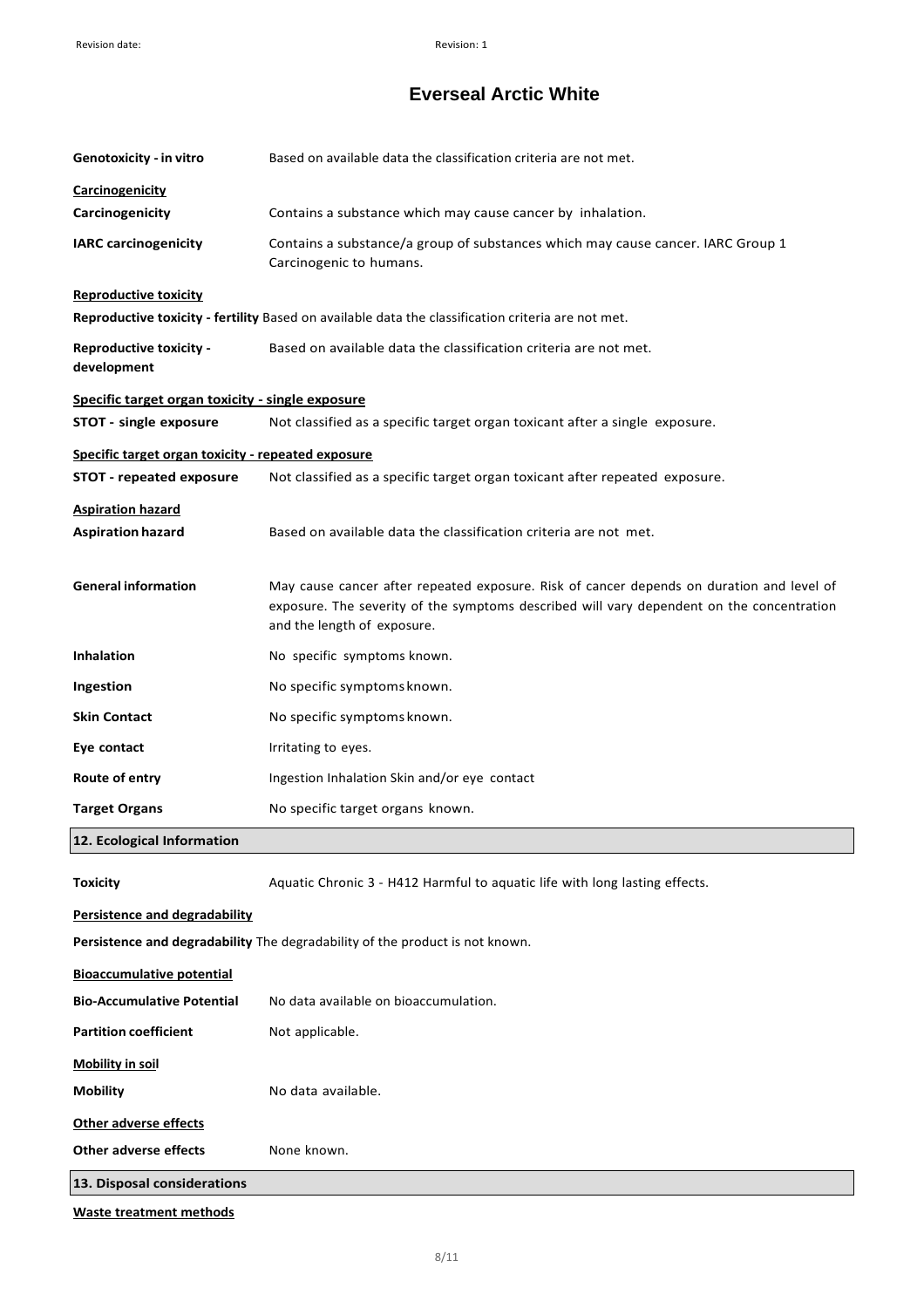| <b>General information</b> | The generation of waste should be minimized or avoided wherever possible. Reuse or recycle<br>products wherever possible. This material and its container must be disposed of in a safe<br>way. When handling waste, the safety precautions applying to handling of the product should<br>be considered. Care should be taken when handling emptied containers that have not been<br>thoroughly cleaned or rinsed out. Empty containers or liners may retain some product<br>residues and hence be potentially hazardous. |
|----------------------------|---------------------------------------------------------------------------------------------------------------------------------------------------------------------------------------------------------------------------------------------------------------------------------------------------------------------------------------------------------------------------------------------------------------------------------------------------------------------------------------------------------------------------|
| Disposal methods           | Do not empty into drains. Dispose of surplus products and those that cannot be recycled via a<br>licensed waste disposal contractor. Waste, residues, empty containers, discarded work<br>clothes and contaminated cleaning materials should be collected in designated containers,<br>labeled with their contents. Incineration or landfill should only be considered when recycling is<br>not feasible.                                                                                                                 |
| 14. Transport information  |                                                                                                                                                                                                                                                                                                                                                                                                                                                                                                                           |

# **15. Regulatory information**

#### **US Federal Regulations**

**SARA Section 302 Extremely Hazardous Substances Tier II Threshold Planning Quantities**  None of the ingredients are listed or exempt.

## **CERCLA/Superfund, Hazardous Substances/Reportable Quantities (EPA)**

The following ingredients are listed or exempt:

#### **SARA Extremely Hazardous Substances EPCRA Reportable Quantities**

None of the ingredients are listed or exempt.

#### **SARA 313 Emission Reporting**

The following ingredients are listed or exempt:

## **CAA Accidental Release Prevention**

None of the ingredients are listed or exempt.

#### **FDA - Essential Chemical**

None of the ingredients are listed or exempt.

## **FDA - Precursor Chemical**

None of the ingredients are listed or exempt.

### **SARA (311/312) Hazard Categories**

None of the ingredients are listed or exempt.

## **OSHA Highly Hazardous Chemicals**

None of the ingredients are listed or exempt.

#### **US State Regulations**

### **California Proposition 65 Carcinogens and Reproductive Toxins**

# *Titanium Dioxide* Known to the State of California to cause cancer.

*Crystalline Silica*

# **California Air Toxics "Hot Spots" (A-I)**

The following ingredients are listed or exempt:

*Amorphous Silica*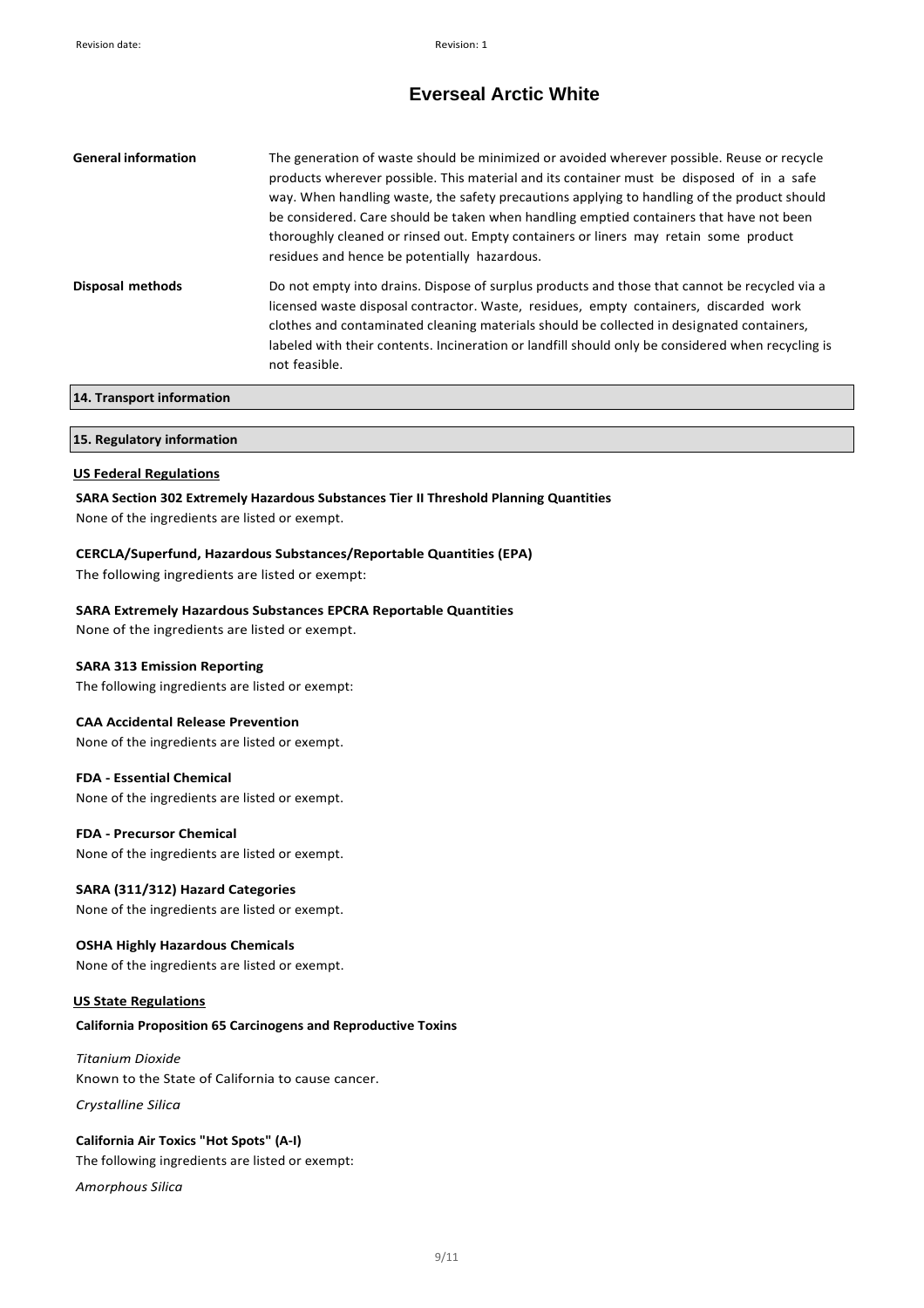## **California Air Toxics "Hot Spots" (A-II)**

None of the ingredients are listed or exempt.

### **California Directors List of Hazardous Substances**

The following ingredients are listed or exempt:

*Amorphous Silica*

# **Massachusetts "Right To Know" List**

The following ingredients are listed or exempt:

*Zirconium Dioxide* 

*Amorphous Silica* 

*Titanium Dioxide* 

*Limestone* 

*Crystalline Silica*

## **Rhode Island "Right To Know" List**

The following ingredients are listed or exempt:

*Titanium Dioxide* 

*Limestone* 

*Crystalline Silica*

### **Minnesota "Right To Know" List**

The following ingredients are listed or exempt:

*Amorphous Silica* 

*Titanium Dioxide* 

*Limestone* 

*Crystalline Silica*

## **New Jersey "Right To Know" List**

The following ingredients are listed or exempt:

*Potassium Superoxide* 

*Titanium Dioxide* 

*Limestone*

*Crystalline Silica*

# **Pennsylvania "Right To Know" List**

The following ingredients are listed or exempt:

*Amorphous Silica* 

*Titanium Dioxide* 

*Limestone* 

*Crystalline Silica*

# **Inventories**

### **US - TSCA 12(b) Export Notification**

None of the ingredients are listed or exempt.

# **16. Other information**